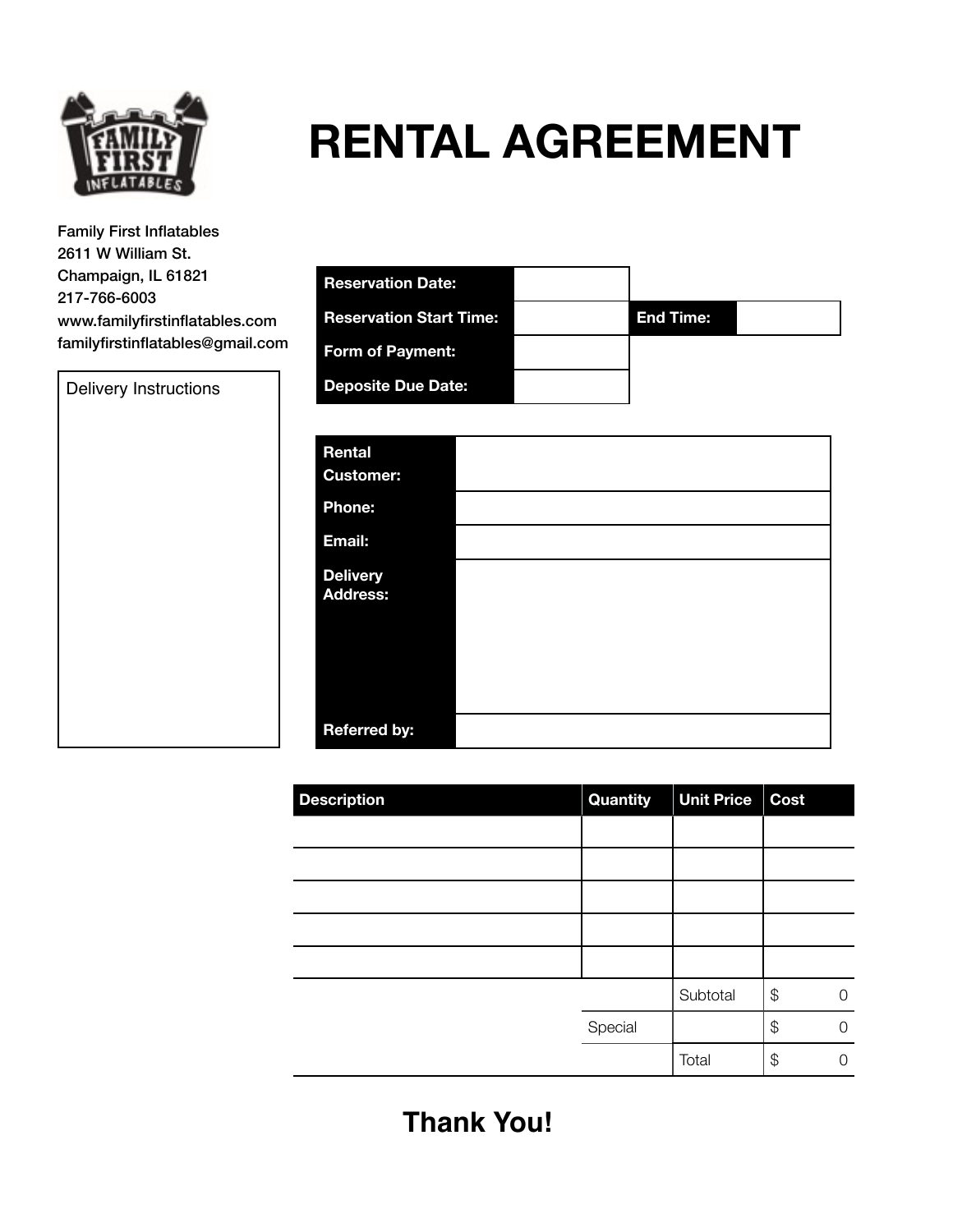## **TERMS AND CONDITIONS**

**NOTE: Driver pick-up time is approximate. Driver may arrive as early as on , the "end" of the "Rental Period" or as late as 11 pm to pick up the equipment. Customer is responsible for, and required to stay with all the equipment until it is picked up by our representative, or other arrangements have been made.** 

**1. Safety/Operating Instructions:** In addition to the information set forth in this agreement, the customer acknowledges that there are safety and operating instructions on the equipment delivered and agrees to read those instructions and operate the equipment, or allow the equipment to be operated or used, in accordance with those instructions. Customer further acknowledges and understands that **Family First Inflatables** has not agreed to nor have they provided any operators with this rented equipment, and that customer, is solely responsible for the correct and safe operation of this equipment. Customer understands that children's safety depends upon customer providing AT ALL TIMES correct operation of and the use of the equipment. Customer further agrees to keep all equipment away from swimming pool(s) and customer understands and agrees that they will not operate any electrical equipment near water. By entering into this agreement, Customer acknowledges that there is a risk of injury or damage arising out of the use of this equipment. Customer voluntarily agrees to keep and maintain all safety rules for the correct, safe operation and installation and use of all equipment, and to assume any and all risk of injury or damage. In particular, customer will not permit the equipment to be operated by anyone who is not fully qualified and who has not received instruction from customer on the safe operation and use of the equipment, nor shall customer allow any person to use or operate the Equipment when it is in need of repair or when it is in an unsafe condition or situation.

**2. General Release/indemnity/hold harmless:** I, **the substantial example and graduate and graduate and graduate and graduate and graduate and graduate and graduate and graduate and graduate and graduate and graduate and g** acknowledge that play on an amusement device entails both known and unknown risks including, but not limited to, physical injury from falling, slipping, crashing or colliding, emotional injury, paralysis, distress, damage or death to any participant. I hereby voluntarily and expressly release, indemnify, forever discharge and hold harmless **Family First Inflatables** from any and all liability, claims, demands, causes or rights of action whether personal to me or to a third party, which are in any way connected with participation in this activity, including those allegedly attributable to negligent acts or omissions. Should **Family First Inflatables** or anyone acting on behalf of **Family First Inflatables** be required to incur attorney's fees and costs to enforce this agreement, I expressly agree to indemnify and hold **Family First Inflatables** harmless for all such fees and costs. In the event I, the undersigned, or any of my participants file a lawsuit against **Family First Inflatables**, it is agreed to do so solely in the State of Louisiana. I agree that if any portion of this agreement is found to be void or unenforceable. the remaining portions shall remain in full force and effect. In consideration of being permitted by **Family First Inflatables** to use its equipment and facilities, the undersigned and it participants agree to indemnify and hold harmless **Family First Inflatables** from any and all claims which are brought by the undersigned and/or their participants and which are in any way connected with such use or participation. A set of Rules and Direction are either displayed on the bounce house/unit(s) or have been provided to the undersigned which I agree to follow and utilize at all times during operation and use of the unit(s).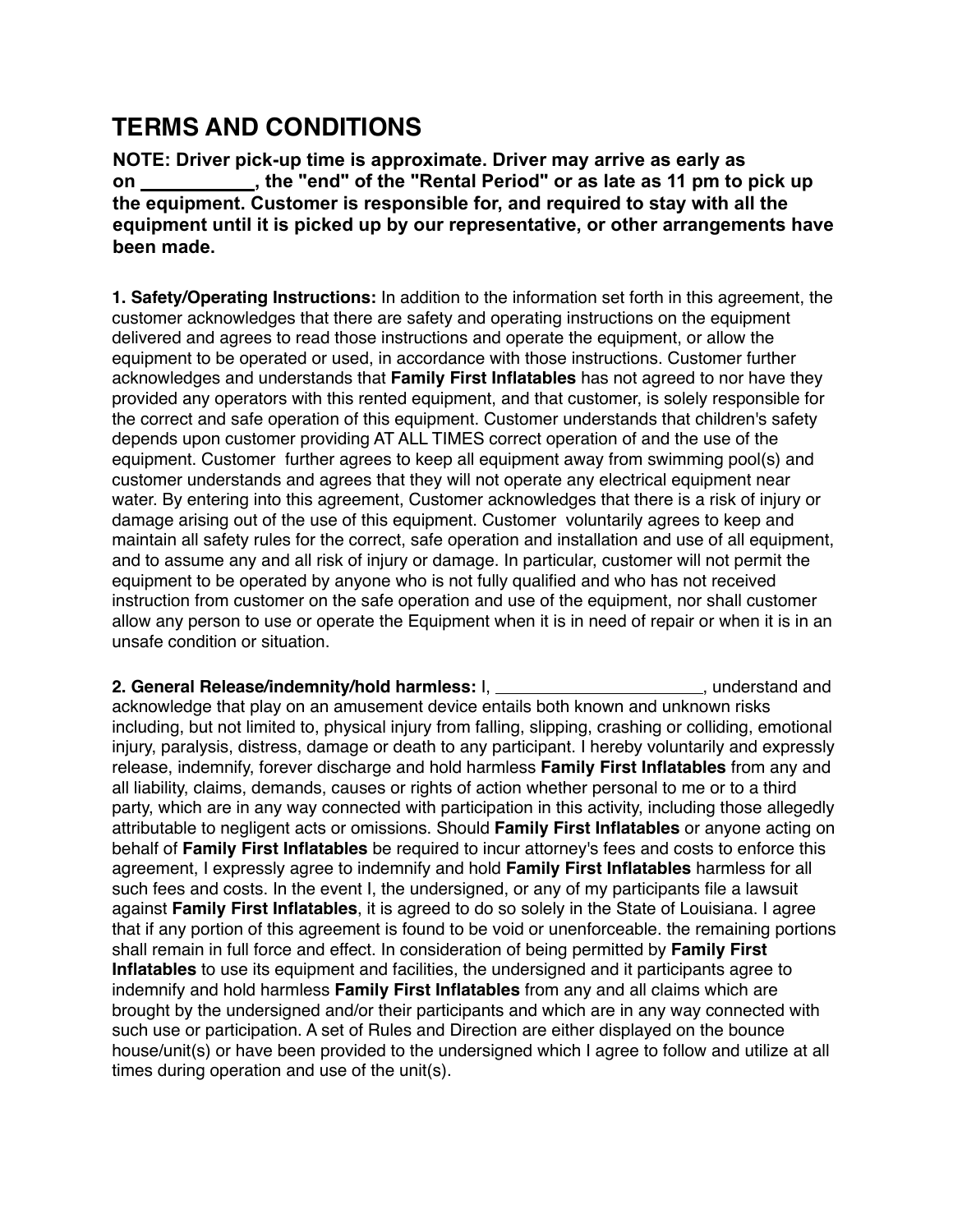I**, ,** HAVE READ AND UNDERSTAND THE TERMS AND CONDITIONS OF THIS AGREEMENT. INCLUDING THE ADDITIONAL TERMS AND CONDITIONS ON THE FOLLOWING PAGES, AND AGREE TO BE BOUND BY THEM. I FURTHER WARRANT AND REPRESENT THAT I AM THE CUSTOMER AND AM AUTHORIZED AND EMPOWERED TO ACCEPT DELIVERY OF THE EQUIPMENT AND TO SIGN THIS AGREEMENT.

**Customer Signature Date** 

## **If under 18 signature of Parent/ Guardian Date**

## **ADDITIONAL TERMS AND CONDITIONS**

In consideration of the hiring of that certain Rental Equipment described on the invoice page of this Rental Agreement and General Release and in addition to all of the terms and condition set forth on the previous page of this agreement, the parties do further agree as follows:

**3. Identity of parties:** For the purposes of this Rental Agreement. "**Family First Inflatables**" shall mean **Family First Inflatables**, its owners, officers, directors, shareholders, employees, contractors, agents and "Customer" shall mean the person(s) or company listed in the "Rental Customer" box on the invoice page of this agreement, as well as the person signing the agreement (if different), and their agents and/or employees.

**4. Equipment, Rent, Payment, and Term of Rental Agreement:** Customer rents from **Family First Inflatables** certain equipment described on the invoice page of this Agreement. The rental fee set forth is payable, in full, in advance, and the rental term shall be that listed as date..**: start..-end..** on the invoice page of this Agreement, but all of Customer's obligations arising under the terms and conditions of this Rental Agreement shall run from actual delivery of the Rental Equipment to the actual pick up of the Rental Equipment by **Family First Inflatables**. If the Equipment is delivered by **Family First Inflatables** and accepted by Customer, then Customer shall not be entitled to any refund whatsoever if Customer elects not to use the Equipment due to weather or other causes.

**5. Returned Check policy:** In the event that a check is returned to **Family First Inflatables** for insufficient funds customer agrees to pay the total rental price as well as an additional \$20.00 fee to **Family First Inflatables** in cash immediately upon notice.

**6. Weather: Family First Inflatables** cannot guarantee weather conditions, we reserve the right to cancel or reschedule your rental prior to delivery if severe weather conditions are imminent or if we have any reason to believe that the inflatable equipment and/or its users may be in danger. Some examples of severe weather are high winds, excessive rain, snow, and lightening. In the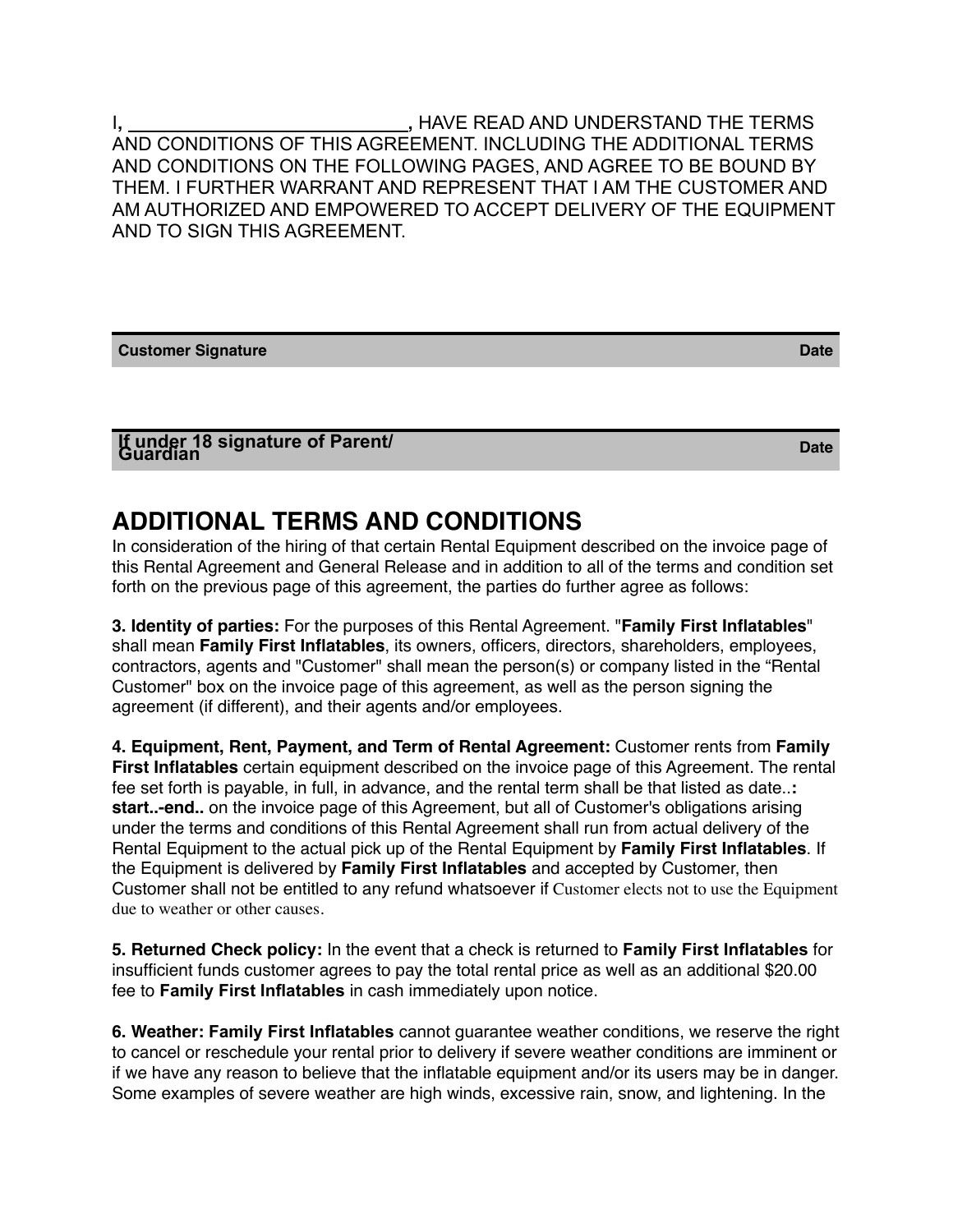event of severe weather during a rental, customer agrees that he /she/they will unplug the inflatable, allow it to deflate, and not use the inflatable until the severe weather ends.

**7. Delivery**: **Family First Inflatables** shall deliver the Rental Equipment to **the address**  specified by Customer as listed on the invoice page of this Agreement. Customer grants to **Family First Inflatables** true right to enter the property at that address for delivery, and required set up, if any, and for subsequent pick up of the Rental Equipment and any associated equipment or packing materials at the approximately specified times.

**8. Receipt/inspection of Rental Equipment**: Customer hires the Rental Equipment on an "as is" basis. Customer acknowledges that Customer has inspected the installation of the rental equipment and will personally inspect the rental items prior to its use, and will read the operating/safety instructions prior to use. Customer specifically agrees that such rental items will not be used if Customer finds that it is not suitable for Customer's needs. Customer acknowledges receipt of all items listed in this Rental Agreement, and that they are in good working order.

**9. Possession/Title**: Customers right to possession of the Rental Equipment begins upon the items being delivered to Customer's premises and terminates on the actual pick up by **Family First Inflatables**. Retention of possession, or any failure to permit the pick up of the item(s) at or after the end of the "Rental Period" specified constitutes a material breach of this Agreement. In the event that the Equipment is not returned for any reason, including theft, the Customer is obligated to pay to **Family First Inflatables** the full replacement value for such Equipment listed on the invoice page of this Agreement, plus any and all incidental costs associated with the attempted pick up or recovery of the Equipment by **Family First Inflatables**. Title to the rental items is and shall remain in **Family First Inflatables**. Customer agrees to keep the Rental Equipment in his/her/their custody and control from the time of **Family First Inflatables's** delivery of the items, until **Family First Inflatables** picks up such items. Customer shall not cause nor permit these items, or any of them, to be sublet, rented, sold, or removed from the Delivery Address, or otherwise transfer such items. If rental items are not returned and/ or levied upon for any reason whatsoever, **Family First Inflatables** may retake possession of said items without further notice or legal process and use whatever force is reasonably necessary to do so. Customer hereby agrees to indemnify, defend, and hold **Family First Inflatables** harmless from any and all claims and costs arising from such retaking and/or levy. If rental items are levied upon, or otherwise moved from Delivery Address, Customer shall notify **Family First Inflatables** immediately.

**10. Care of the Rental Equipment**: Customer shall be responsible for any and all damage to any of the Rental Equipment not caused by ordinary wear and tear. "Ordinary wear and tear" shall mean only the normal deterioration of the rental equipment caused by ordinary, reasonable and proper use of the rental equipment. Customer shall be liable to **Family First Inflatables** for any and all damage which is not "ordinary wear and tear" in an amount equal to the replacement value of the rental equipment on the invoice page of this Agreement. Damage which is not "ordinary wear and tear" includes, but is not limited to, cutting or tearing of vinyl or netting, damage due to overturning, overloading, exceeding rated capacities, breakage, improper use, abuse, lack of cleaning, contamination of or dirtying of rental equipment with nonapproved items such as chemicals, non approved food, paint, silly string (see Paragraph 11), mud, clay, or other materials.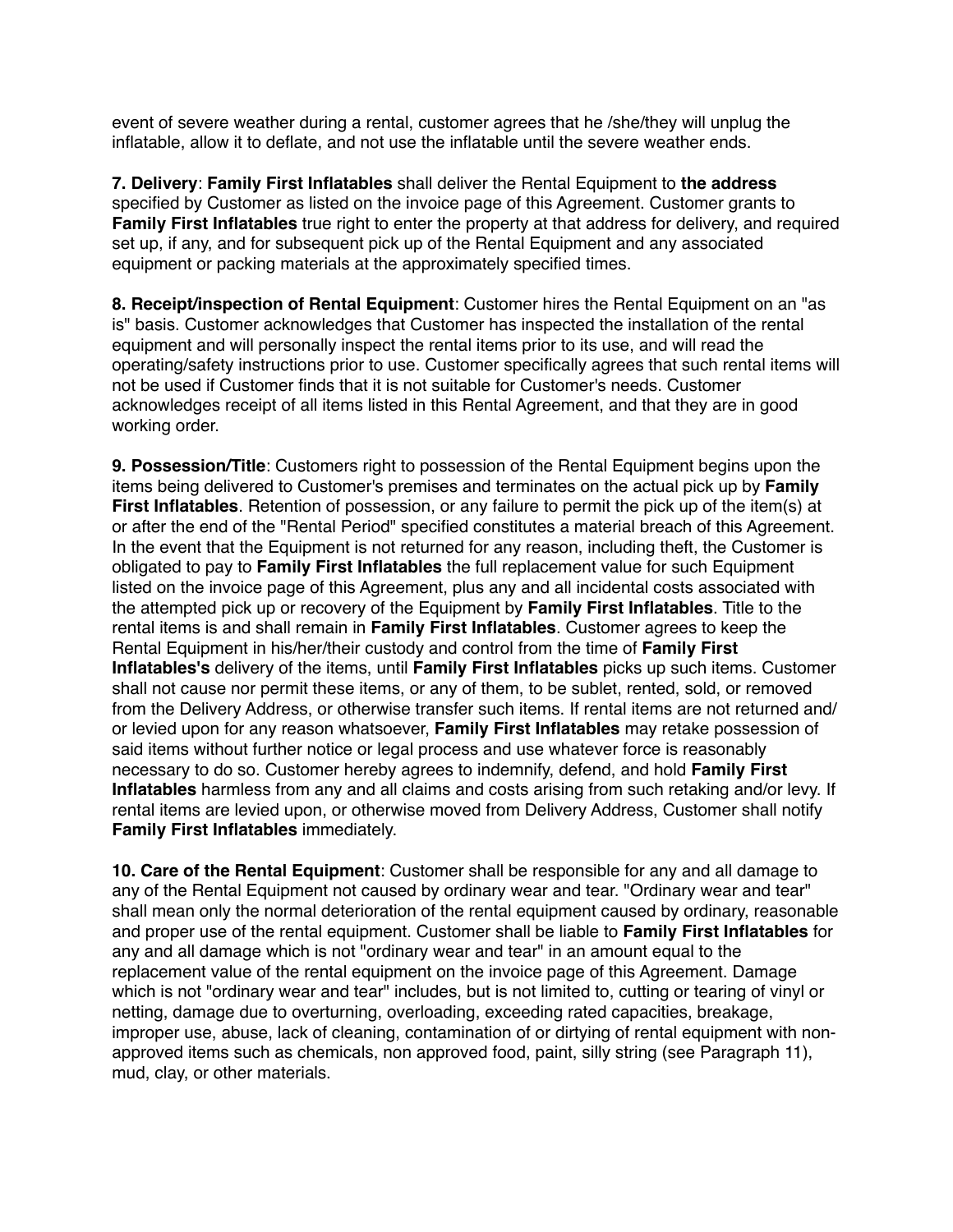**11. Equipment Problems**: **Should any equipment develop a problem, or does not function correctly at anytime, or Customer does not understand the operating Instructions. Customer agrees to immediately cease use of that equipment.** In particular, if the inflatable unit begins to deflate, customer will immediately have the riders exit the unit and then check for one of the following conditions: 1) The motor has stopped; in which case check the power cord connection at the outlet where the unit plugs into the house to make sure that it has not been unplugged; 2) If motor continues to run, check for blockage of the air intake screen on the side of the blower unit. Also, check both air tubes on the back of the unit for snugness and tighten the ties if necessary; 3) If either of these steps corrects the problem, fully reinflate the unit prior to permitting anyone to use the unit 4) If you cannot correct the problem, call our office at **Company Phone #**

**12. Specific Rules and Instructions for the inflatable equipment**: The following rules and warnings must be obeyed in the use of inflatable equipment: A) All safety and operating instructions contained on the inflatable must be complied with and followed at all times; B) For the safety of all CHILDREN, ADULT SUPERVISION IS REQUIRED AT ALL TIMES; C) No silly string Is permitted to come In contact with the inside or outside of the inflatable unit, this causes Irreparable damage to the inflatable, and Customer acknowledges that If the inflatable Is damaged by "Silly String", then a \$500.00 fee shall be automatically imposed by **Family First Inflatables** and shall be Immediately due and payable by Customer D) **WARNING** - extra caution and supervision are required for children ages three (3) and under, E) **WARNING** - It is unsafe to stay In inflatable if winds exceed 20 miles per hour (MPH). Have all persons exit inflatable, then unplug the blower unit and let inflatable deflate, F) **WARNING** - Individuals with head, neck, back or other muscular-skeletal Injuries or disabilities, pregnant women, small infants, and others who may be susceptible to Injury from falls, bumps or bouncing are not permitted in the unit at any time, G) Do not move the inflatable from the location where set-up; H) If the inflatable unit moves, pull corner(s) back to their original location(s) and re-secure; For other questions regarding the safe installation of equipment, please call our office at **Company Phone #.** I) Do not let the inflatable unit rub up against any surface.

**13. limited Warranty: Family First Inflatables** warrants that the Rental Equipment leased under this Agreement will be in good working order when delivered under this Agreement. All equipment is supplied and maintained subject solely to this warranty. **Family First Inflatables's**  sole and exclusive obligations under this warranty is limited to repair or replacement of the rental equipment when **Family First Inflatables** determines that it does not conform to this warranty. **Family First Inflatables** makes no warranty of merchantability or fitness for any particular use or purpose, either express or implied. There is no warranty or representation that the rental equipment is fit for Customer's particular intended use, or that it is free of latent defects. **Family First Inflatables** shall not be responsible to Customer or to any third party for any loss, damage, or injury resulting from, or in anyway attributable to the operation of, Installation of, use of, or any failure of the rental equipment. **Family First Inflatables** shall not be responsible for any defect or failure unknown to **Family First Inflatables** at the time of delivery.

**14. Cancellation Policy:** Customer will receive a full refund of deposit with cancellation at least 2 weeks prior to reservation date date... If customer cancels less than 2 weeks prior to reservation date date.. **Family First Inflatables** will keep the deposit but customer may apply it to a future rental within a 30 day period.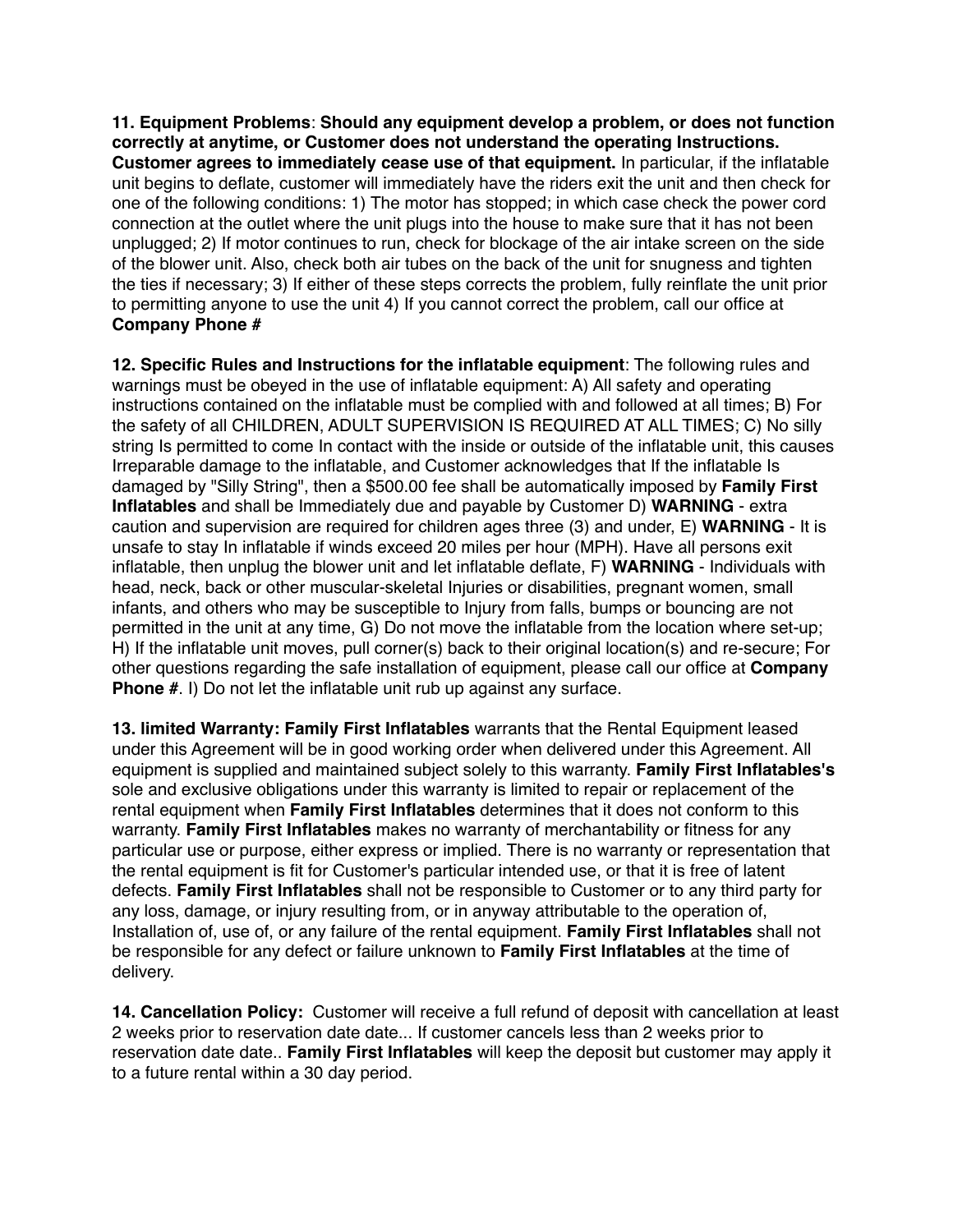**15. Compliance with Laws**: Customer agrees not to use or allow anyone to use the rental equipment for any illegal purpose or in any illegal manner or in an unsafe manner. Customer agrees at his/her/their sole cost and expense to comply with all municipal, parish, state, federal or other governmental or quasi-governmental laws, ordinances and/or regulations which may apply to the use of the rental equipment during the rental period. Customer further agrees to pay all licenses, fines, fees, permits, or taxes arising from Customer's use of the rental equipment, including any subsequently determined to be due. Customer is solely responsible for obtaining any all permits and/or licenses from the appropriate government agencies prior to use.

**16. Legal Fees**: In the event that an attorney is retained to enforce any provision of the Agreement, the prevailing party shall be entitled to recover reasonable attorney's fees and court costs in such action or proceeding, in an amount to be determined by the court or arbitrator.

**17. Customer Acknowledgment**: Customer acknowledges and certifies that they have had a sufficient opportunity to read this entire Agreement, and agree to be bound by all the terms and conditions on all pages and that they understand its content and that they execute it freely, intelligently and without duress of any kind.

**18. Sever-ability**: If any of the terms or conditions of this Agreement are found to be unenforceable, illegal or unconscionable by a court of competent jurisdiction, such item shall be stricken from this Agreement, and the remaining terms and conditions of this Agreement shall stay in full force and effect.

**19. Entire Agreement**: This Agreement constitutes the full agreement between **Family First Inflatables** and Customer. Any prior agreements, whether written or oral, promises, negotiations or representations not expressly set forth herein shall be of no force or effect. Customer acknowledges the receipt of the Rental Equipment that is the subject of this Rental Agreement and General Release and the fact that it is in good working order.

#### **Customer Signature Date**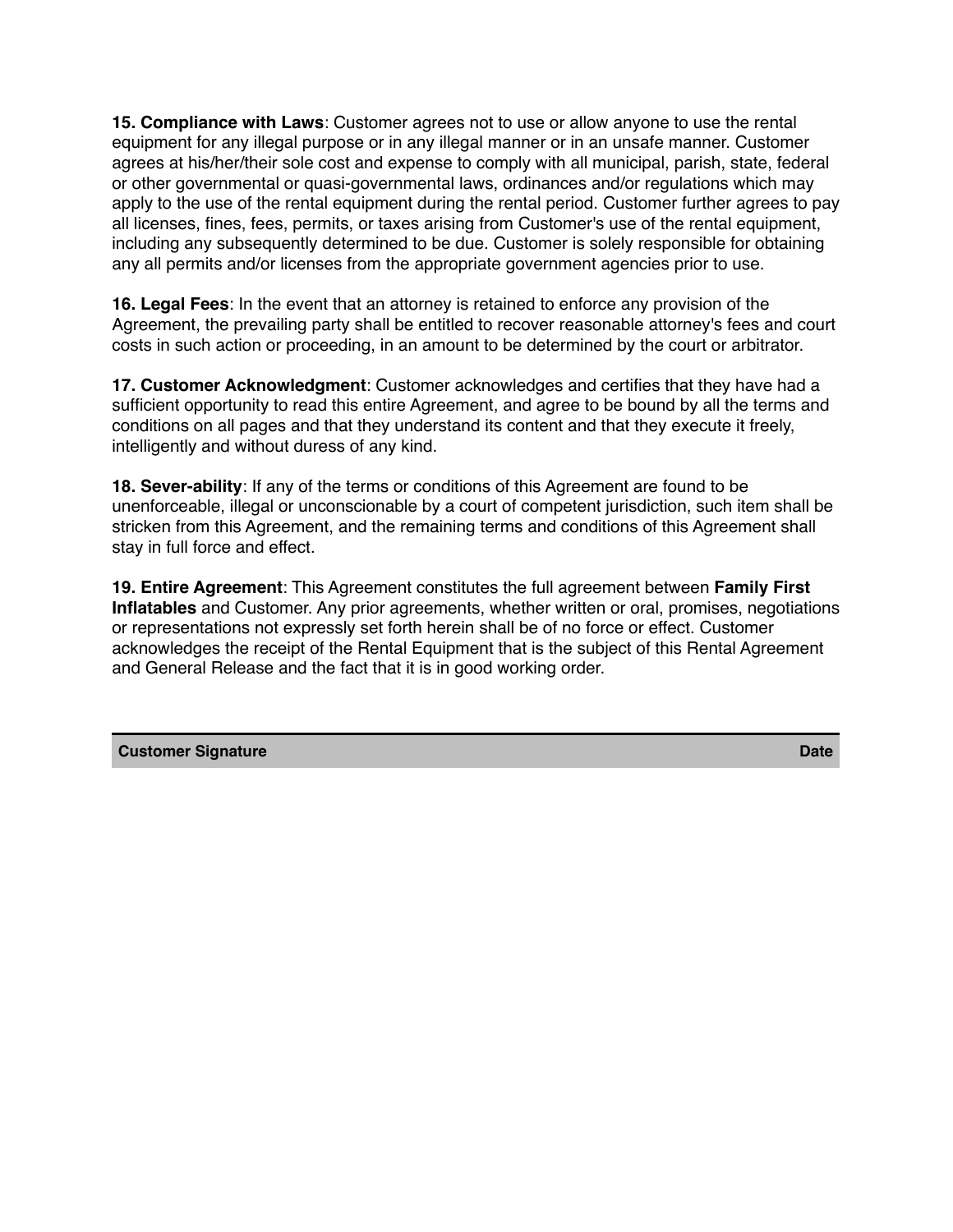## **RULES GOVERNING THE SAFE OPERATION OF EQUIPMENT**

The following rules detail safe operational guidelines for the inflatable equipment you are leasing from Family First Inflatables Inflatable Rentals. To ensure safe operation of the inflatable, it is in your best interests to have these rules read aloud by a company representative. Further, you are encouraged to direct any questions you may have about the operation of the inflatable to your representative from Family First Inflatables Inflatable Rentals before you begin use of the equipment.

**Supervision:** The safety of the children depends on you. Your personal supervision is absolutely required at all times. As the lessee of this inflatable unit, the safety of all the riders is your responsibility. As the adult supervisor, you should position yourself in close proximity of the entrance to the ride and be prepared to assist riders when they enter/exit the ride.

**Age Groups:** Only compatible age groups and sizes shall play on the inflatable at the same time. The following are guidelines as to the number of riders that may be on the inflatable unit at the same time:

| <b>Bouncer</b>       | # of riders                                 |
|----------------------|---------------------------------------------|
| Children up to age 7 | $10-12$                                     |
| Children ages 8-12   | $7 - 10$                                    |
| Riders over age 12   | $5 - 7$                                     |
| Slide                | Max. 2 riders of comparable size and weight |

**Shoes/Glasses/Jewelry:** All riders MUST REMOVE SHOES, GLASSES, AND ALL LOOSE JEWELRY before playing in the inflatable.

**Pre-existing Health Conditions:** Pregnant women, individuals with pre-existing injuries, and others susceptible to injury from falls, bumps or bouncing are not permitted in or on the inflatable unit at any time.

**Flipping/Wrestling/Piling:** Improper use of the inflatable includes flipping in the air, wrestling, and riders piling on themselves. Such activity may result in neck and back injuries to riders.

**Installation:** Do not remove the inflatable from the area where it was installed. If the inflatable unit moves, pull it by one of its corners back to its original location of installation. Keep the inflatable unit away from swimming pools and other sources of water at all times.

**Inclement Weather**: Once there is a threat of inclement weather, including strong winds (at or in excess of 20 mph), thunderstorms (especially when lightening is present), or severe cold weather (below 40 degrees), children should immediately exit the inflatable. The blower should thereafter be switched off and removed, and the unit allowed to deflate.